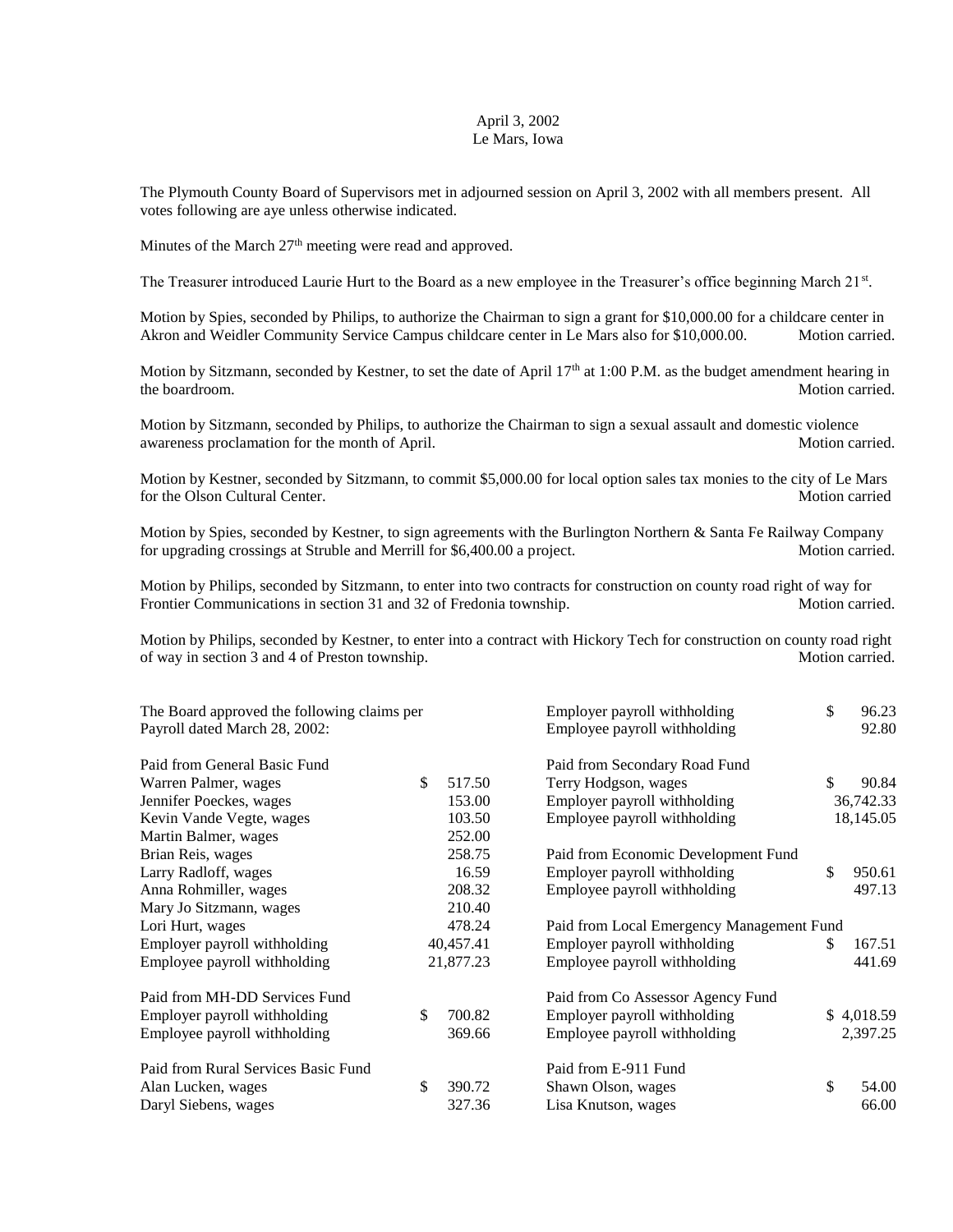| Employer payroll withholding<br>Employee payroll withholding | \$<br>13.62<br>16.09 | IA Dept Public Safety, teletype service<br>McLeod USA, phone service<br>MidAmerican, tower site & utilities | \$1,600.00<br>294.98<br>260.13 |
|--------------------------------------------------------------|----------------------|-------------------------------------------------------------------------------------------------------------|--------------------------------|
| <b>GENERAL BASIC</b>                                         |                      | North West REC, tower utilities                                                                             | 16.00                          |
| <b>Board of Supervisors</b>                                  |                      | Shield Card America, business cards                                                                         | 185.00                         |
| Akron Register Tribune, proceedings                          | \$<br>202.52         | Staples, supplies                                                                                           | 338.62                         |
| Heartland Inn, ISAC expense                                  | 215.07               | Union Co Electric Coop, tower utilities                                                                     | 30.96                          |
| ISAC, registration                                           | 140.00               | Verizon Wireless, phone service                                                                             | 156.09                         |
| James Kestner, mileage, meals at ISAC                        | 203.40               | Visa, training school meals                                                                                 | 124.15                         |
| Kingsley News Times, proceed, ordinance                      | 191.98               |                                                                                                             |                                |
| LeMars Daily Sentinel, proceed, ordinance                    | 354.11               | Courthouse                                                                                                  |                                |
|                                                              |                      | Langel Electric, repairs                                                                                    | \$<br>211.25                   |
| Auditor                                                      |                      | Mike Anthony Plbg/Htg, repairs                                                                              | 696.50                         |
| Heartland Inn, ISAC expense                                  | \$<br>143.38         | O'Keefe Elevator, elevator inspection                                                                       | 126.04                         |
| IA Secretary State/maint charge, voter reg                   | 84.23                | Plymouth Life, smoke detector                                                                               | 39.93                          |
| Option 1, mapping maint                                      | 1,072.50             | Presto-X-Co, pest control                                                                                   | 17.50                          |
| Verizon Wireless, phone service                              | 24.01                | Van's Sanitation, garbage pick up                                                                           | 83.55                          |
| Treasurer                                                    |                      | <b>Local Emergency Management Services</b>                                                                  |                                |
| Linda Dobson, mileage, meals at ISAC                         | \$<br>180.75         | Local Emergency Mgmt, 3 <sup>rd</sup> qrtr allocation                                                       | \$6,755.00                     |
| Heartland Inn, ISAC expense                                  | 143.38               |                                                                                                             |                                |
|                                                              |                      | Nondepartmental                                                                                             |                                |
| County Attorney                                              |                      | Ron Harnack, trustee meetings                                                                               | \$<br>40.00                    |
| Kay Bohnenkamp, postage                                      | \$<br>3.95           | Don Kass, trustee meetings                                                                                  | 40.00                          |
| Darin Raymond, mileage, parking                              | 20.15                | Ralph Kruse, trustee meetings                                                                               | 60.00                          |
|                                                              |                      | Bob Loutsch, trustee meetings                                                                               | 40.00                          |
| Sheriff                                                      |                      | Earl Lubben, trustee meetings                                                                               | 40.00                          |
| Amoco Oil, fuel                                              | \$<br>29.73          | Robert Plueger, trustee meetings                                                                            | 40.00                          |
| Electronic Engineering, paging service                       | 95.70                | Gerald Westhoff, trustee meetings                                                                           | 40.00                          |
| Jack's Uniforms, clothing allowance                          | 109.00               | Michel Wiederholt, trustee meetings                                                                         | 40.00                          |
| LeMars Ford Mercury, vehicle repair                          | 33.42                |                                                                                                             |                                |
| Mobile Vision, car video repairs                             | 35.00                | MH-DD SERVICES FUND                                                                                         |                                |
| Northern Exposure, photo processing                          | 56.45                | Mental Health Administrator                                                                                 |                                |
| Standard Office, supplies                                    | 8.36                 | Richard Brown, physician's fees                                                                             | \$<br>175.00                   |
| Susemihl's Uptown, repairs, gas, service                     | 360.56               | Sharon Nieman, cell phone use                                                                               | 20.00                          |
|                                                              |                      | Plains Area Mental Hlth, monthly payment                                                                    | 5,365.17                       |
| <b>Human Services</b>                                        |                      | Ply Co Sheriff, mileage to transport                                                                        | 74.20                          |
| Anita Delutri, phone call reimb                              | \$<br>46.50          |                                                                                                             |                                |
| Family Pharmacy, general relief                              | 21.38                | <b>RURAL SERVICES BASIC FUND</b>                                                                            |                                |
| Standard Office, toner cartridges                            | 719.88               | Zoning                                                                                                      |                                |
| Wal-Mart, supplies                                           | 7.85                 | Alan Lucken, mileage                                                                                        | \$<br>30.90                    |
| <b>Correctional Services</b>                                 |                      | Nondepartmental                                                                                             |                                |
| Ad/Vantage, booking equipment, contract                      | \$<br>167.00         | Akron Ambulance Service, payment                                                                            | \$2,015.00                     |
| Floyd Valley Hospital, medical expense                       | 93.00                | Hinton Ambulance, payment                                                                                   | 775.00                         |
| LeMars, City of, water & sewer                               | 208.53               | Kingsley, City of, payment                                                                                  | 775.00                         |
| Mike Anthony Plbg /Htg, jail repairs                         | 119.68               | LeMars Ambulance Service, payment                                                                           | 8,215.00                       |
| Presto-X-Co, pest control                                    | 43.00                | Merrill Rescue Ambulance, payment                                                                           | 1,395.00                       |
| Wal-Mart, jail supplies                                      | 48.17                | Oyens Fire-Rescue, payment                                                                                  | 465.00                         |
|                                                              |                      | Ply Co Fair Board, allotment                                                                                | 2,500.00                       |
| District Court                                               |                      | Remsen Ambulance, payment                                                                                   | 1,860.00                       |
| Ply Co Sheriff, sheriff's fees                               | \$1,344.12           |                                                                                                             |                                |
|                                                              |                      | SECONDARY ROAD FUND                                                                                         |                                |
| Communications                                               |                      | <b>County Engineer</b>                                                                                      |                                |
| Datamaxx, computer upgrade                                   | \$<br>300.00         | Kenneth Ahlers, ins reimb                                                                                   | \$<br>424.07                   |
| Frontier Communications, phone service                       | 546.12               | Roye Beene, ins reimb                                                                                       | 18.80                          |